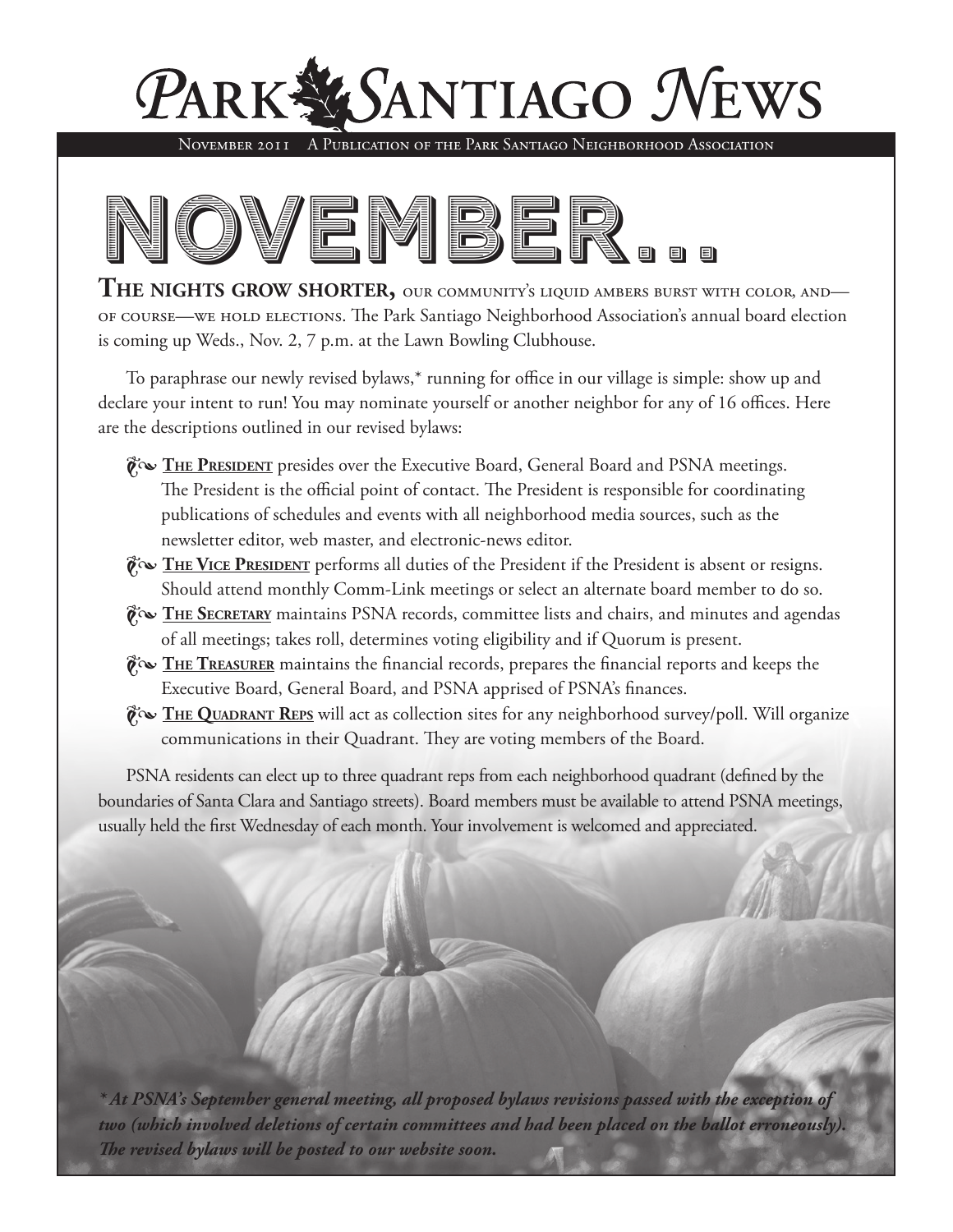### Park Santiago Neighborhood Association Board Roster 2011

| PRESIDENT                                                                 |
|---------------------------------------------------------------------------|
|                                                                           |
| beapsna@att.net                                                           |
| <i><b>VICE PRESIDENT</b></i>                                              |
|                                                                           |
| psna.paul@yahoo.com                                                       |
| <i><b>SECRETARY</b></i>                                                   |
|                                                                           |
| <b><i>TREASURER</i></b>                                                   |
| Candice Vance (310) 418-8605                                              |
| psna.candice@gmail.com                                                    |
| <b>QUADRANT REPRESENTATIVES</b>                                           |
| Northeast -----------------                                               |
| Anastacio Maese. (562) 477-6653                                           |
| anastaciomaese2000@gmail.com                                              |
| Karen Marshall karenm626@gmail.com                                        |
|                                                                           |
| Teresa Steinmann (310) 351-0652                                           |
| psna.teresa@yahoo.com                                                     |
| Kathy McSorley (714) 835-6201                                             |
|                                                                           |
|                                                                           |
| danteatorres@aol.com                                                      |
| Marty McMillan. (714) 542-3296                                            |
| marthamcmillan@mac.com                                                    |
|                                                                           |
| Bobbie Rooker  (714) 542-7802                                             |
| byrooker@att.net                                                          |
| Veronica Armendariz (714) 667-3931                                        |
| labella.veronica@gmail.com                                                |
| <b>COMMITTEE CONTACTS</b>                                                 |
|                                                                           |
|                                                                           |
| Traffic and development                                                   |
| Quiet Zone and landscaping near it:                                       |
| Isabel Reed  (714) 835-0692                                               |
| Speeding and traffic issues:                                              |
| Peggy Waleri. (714) 836-0327<br>Pavement problems and misc. T & D issues: |
|                                                                           |
|                                                                           |
| <b>COMMUNITY WATCH</b>                                                    |
| Teresa Steinmann (310) 351-0652                                           |
| psna.teresa@yahoo.com;                                                    |
| HOOVER LINKAGE                                                            |
| Bobbie Rooker (714) 542-7802                                              |
| byrooker@att.net                                                          |
| <b>HOSPITALITY</b>                                                        |
| Casey DePersis  (714) 836-4666                                            |
| psna.casey@yahoo.com                                                      |
| <b>ELECTIONS &amp; BYLAWS</b>                                             |
| All executive board members for 2011                                      |
|                                                                           |
| <b>NEWSLETTER EDITORS</b>                                                 |
| Peggy Bye  (714) 541-6044<br>byedonk@sbcglobal.net                        |
| Casey DePersis  psna.casey@yahoo.com                                      |
|                                                                           |
| Ways to stay in touch between newsletters:                                |
| <b>PSNA E-news</b> (email news bulletins between newsletters)             |
|                                                                           |
| Casey DePersis  psna.casey@yahoo.com                                      |
| PSNA website www.park-santiago.com                                        |
| Webmaster                                                                 |
| Terry Gonzalezterrygonzalez@me.com<br><b>PSNA on Facebook</b>             |

Search Park Santiago Homeowners

### SANTIAGO PARK IMPROVEMENTS AND PNSA ENDORSEMENT **GRANT APPLICATION**

The Oak Grove located at the end of Valencia, adjacent to the Lawn Bowling  $\perp$  Center is a shady, tranquil respite of mature California Live Oaks that also receives heavy use in the summer for social gatherings and picnics. After years of heavy wear and tear, the battered picnic tables and park benches have received much-needed repair. Park maintenance crews have replaced all damaged and missing wooden surfaces and given these seating areas a fresh coat of brown paint (replacing the faded bright yellow) to better blend in with the natural environment. The work was completed in mid-September.

For Park Santiago tennis enthusiasts, the tennis courts have just been fitted with new net posts and nets. New backboards were installed last year. A request for bench seating has also been made as there has been no seating at the courts in recent years.

Please be sure to enjoy these new improvements!

#### **PSNA Endorses Grant Application**

In 2006 and 2007 the Park Committee of PSNA held several meetings with Mr. Ron Ono, Administrative Services Manager, of the Parks, Recreation & Community Services Agency and his staff regarding the possible conceptual development plans for the "Gas House" area of Park Santiago. This area of the park encompasses the areas between the parking lot west of the Lawn bowling Center and East of the Children's play equipment area. The largest space within this tract is a barren open space containing the small stone-facade structure called the "Gas House" which was built as part of the WPA park improvements in the 1930's.

The PSNA Park Committee members gathered input from neighbors and during several PSNA meetings regarding possible usage and produced presentation reflecting those possible uses and improvements to this area. A Park Santiago resident volunteer created the visuals of the concepts that were submitted to Parks & Recreation. The concepts were also well-received by a large neighborhood audience at a joint-program by Parks and Recreation and the PSNA Park Committee meeting in October 2007.

Flash forward to 2011. Mr. Ono contacted the Executive Committee the first week of October regarding a particular State Grant for which the Gas House Area project met several of the necessary requirements for application. The PSNA Park Committee met with Mr. Ono and staff member Anthony Novella to review the concept drawings that Park & Recreation will submit for the grant and were pleased to see that elements of 2007 usage concepts by PSNA were embodied. Parks and Recreation requested to have a letter of endorsement from PSNA which was drafted and submitted. If grant money is awarded, it will be possible for Mr. Ono's office to begin a design process based upon the awarded funds to implement needed infrastructure and plantings to improve this section of the Park. The PSNA Park committee will provide updates as they come and is happy to be partnered in the process with the city.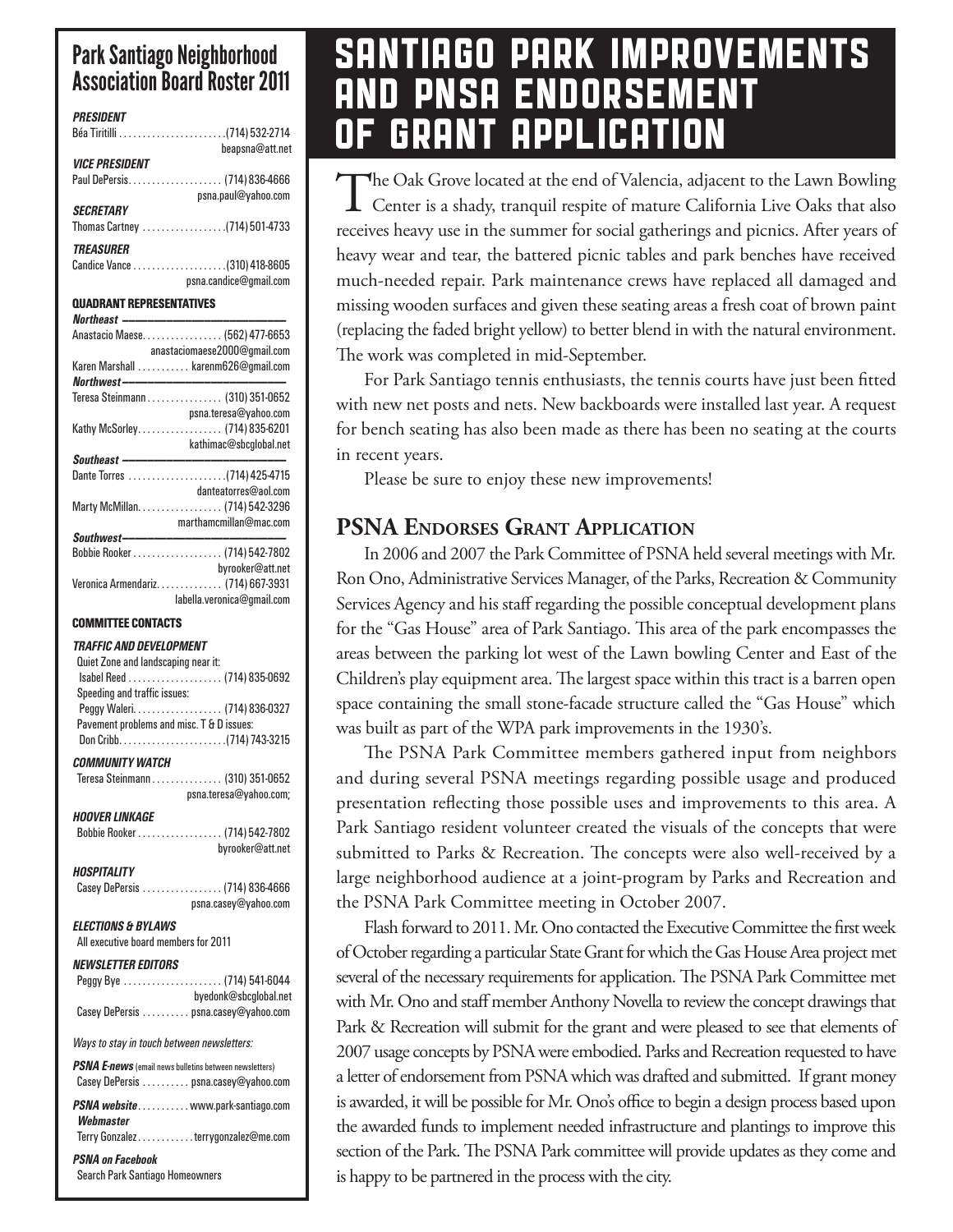# CONCERT IN THE PARK: HUGE SUCCESS!

August 27th was a beautiful, warm summer night, a perfect time for neighbors and families to gather in Santiago Park to enjoy live music, food, vendor booths, and have fun and help support a wonderful charity. The 2011 event drew a larger crowd than last year's christening.

The event was made possible financially by sponsorship of local businesses, many whose owners are our friends and neighbors. Without their help, the event would have not been possible and profitable. In addition to the requested donation of non-perishable food items and cash donations of neighbors directly to Grandma's House of Hope at the event, a \$470.00 profit was generated, all of which PSNA has donated to the charity. Thank you all so much for you generosity!

Organizer and hospitality/event chair Casey DePersis did a tremendous job coordinating the multi-faceted event that had a little of something for everyone to enjoy—Kudos to Casey! Many thanks to her dedicated efforts, those of PSNA board members and numerous Park Santiago neighbors that made it all happen. If you attended, we would love to have your feedback! Let us know if you would like to make it an annual event and also be willing to serve on a committee to help organize and support a 2012 installment. Please post your comments on the official Park Santiago Facebook page: Facebook.com Park Santiago Homeowners, or drop us a line at PSNA P.O. Box 11061, Santa Ana, CA 92711.

## Traffic Committee Report:

SMOOTH ENTRY TO PARK SANTIAGO. The two major entry points of the neighborhood at Edgewood/Bush and Santiago/20th feature entry pilasters, landscaping and non-asphalt paving. Thin brick pavers helped give these entries visual appeal, but unfortunately, the thin brick was not durable, as evidenced by years of constant breaking followed by either replacement brick or asphalt patching. These temporary solutions were visually unappealing and made for a rougher ride. The permanent solution, removal of these materials and replacement with a more durable, textured and diamond-scored concrete/granite compound surface was completed at both entry points in September.

TRAFFIC SIGNAL AT LINCOLN AND SANTA CLARA/QUIET ZONE. Installation of the new street lights, signals, cross-walks and gates at the railroad crossing is complete. Rather than a strictly utilitarian look, their designs are reminiscent of the 1920's and 1930's similar to those installed in Old Town Orange. The signals are functional. Thanks to resident input, a section of silver chain link fence will be replaced with an iron fence. Some landscape improvements near Aspens have yet to be completed. The implementation of the Quite Zone is anticipated by the end of the year.

SANTA CLARA SEWER MAIN REPLACEMENT. Residents have had to endure many weeks of construction, detours, and heavy equipment on Santa Clara from Bush to Lincoln. The sewer main replacement project is not yet complete as portions of the street still need to be resurfaced. Thanks for your patience in putting up with all the inconvenience caused by this major infrastructure project.

STOP SIGNS: THERE FOR A REASON. Many complaints have been aired at recent PSNA meetings by residents with regard to a dramatic increase in roll-through and all-out running of stop signs in many parts of the neighborhood. It is the law to come to full and complete stop, yes, even if there is no other vehicle at the intersection. If residents are willing to monitor intersections recording numbers of violations at particular times of day, you can report the findings directly to the traffic division of the Santa Ana Police Department with requests for patrol and enforcement.